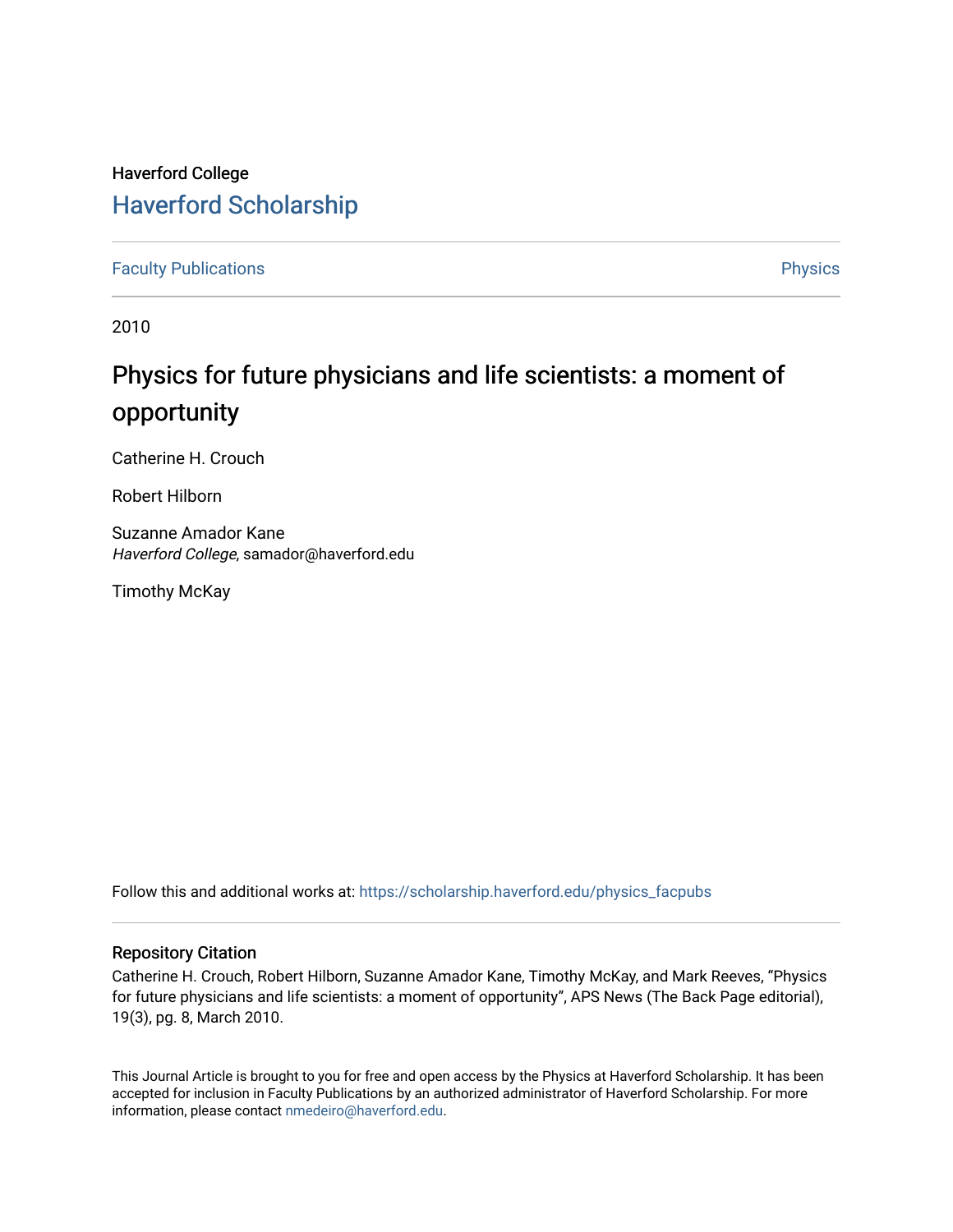#### 4/12/13 The BackPage

|                                                                                           |                   | <b>American Physical Society Sites</b><br><b>APS</b><br><b>PhysicsCentral</b><br>Journals<br><b>Physics</b>                                                                                                                                                                                                                                                                                                                                                                                                                                                                                                                                                                                                                                                                                                                                                                                                                                                                                                                                                                                                                                                                                                 |                     |                                                           |                   |        |                                                                                     |           |  |
|-------------------------------------------------------------------------------------------|-------------------|-------------------------------------------------------------------------------------------------------------------------------------------------------------------------------------------------------------------------------------------------------------------------------------------------------------------------------------------------------------------------------------------------------------------------------------------------------------------------------------------------------------------------------------------------------------------------------------------------------------------------------------------------------------------------------------------------------------------------------------------------------------------------------------------------------------------------------------------------------------------------------------------------------------------------------------------------------------------------------------------------------------------------------------------------------------------------------------------------------------------------------------------------------------------------------------------------------------|---------------------|-----------------------------------------------------------|-------------------|--------|-------------------------------------------------------------------------------------|-----------|--|
|                                                                                           |                   |                                                                                                                                                                                                                                                                                                                                                                                                                                                                                                                                                                                                                                                                                                                                                                                                                                                                                                                                                                                                                                                                                                                                                                                                             |                     |                                                           |                   |        |                                                                                     | Search    |  |
| physics                                                                                   |                   | <b>Become a Member</b><br><b>Contact Us</b><br><b>Login</b>                                                                                                                                                                                                                                                                                                                                                                                                                                                                                                                                                                                                                                                                                                                                                                                                                                                                                                                                                                                                                                                                                                                                                 |                     |                                                           |                   |        |                                                                                     |           |  |
| Publications                                                                              | Meetings & Events |                                                                                                                                                                                                                                                                                                                                                                                                                                                                                                                                                                                                                                                                                                                                                                                                                                                                                                                                                                                                                                                                                                                                                                                                             | Programs            | Membership                                                | Policy & Advocacy |        | Careers in Physics                                                                  | About APS |  |
| <b>Publications</b>                                                                       |                   | <b>Home</b>                                                                                                                                                                                                                                                                                                                                                                                                                                                                                                                                                                                                                                                                                                                                                                                                                                                                                                                                                                                                                                                                                                                                                                                                 | <b>Publications</b> | <b>APS News</b>                                           |                   |        | March 2010 (Volume 19, Number 3)   The Back Page                                    |           |  |
| Journals of the American Physical<br>Society                                              |                   | <b>The Back Page</b><br>Physics for Future Physicians and Life Scientists: a moment of opportunity                                                                                                                                                                                                                                                                                                                                                                                                                                                                                                                                                                                                                                                                                                                                                                                                                                                                                                                                                                                                                                                                                                          |                     |                                                           |                   |        |                                                                                     |           |  |
| APS News                                                                                  |                   |                                                                                                                                                                                                                                                                                                                                                                                                                                                                                                                                                                                                                                                                                                                                                                                                                                                                                                                                                                                                                                                                                                                                                                                                             |                     |                                                           |                   |        |                                                                                     |           |  |
| <b>Issue Archives</b>                                                                     |                   |                                                                                                                                                                                                                                                                                                                                                                                                                                                                                                                                                                                                                                                                                                                                                                                                                                                                                                                                                                                                                                                                                                                                                                                                             |                     |                                                           |                   |        |                                                                                     |           |  |
| <b>Features Archives</b>                                                                  |                   | By Catherine H. Crouch <sup>1</sup> , Robert Hilborn <sup>2</sup> , Suzanne Amador Kane <sup>3</sup> , Timothy McKay <sup>4</sup> , and Mark Reeves <sup>5</sup> ,                                                                                                                                                                                                                                                                                                                                                                                                                                                                                                                                                                                                                                                                                                                                                                                                                                                                                                                                                                                                                                          |                     |                                                           |                   |        |                                                                                     |           |  |
| Announcements                                                                             |                   |                                                                                                                                                                                                                                                                                                                                                                                                                                                                                                                                                                                                                                                                                                                                                                                                                                                                                                                                                                                                                                                                                                                                                                                                             |                     | How should we teach physics to future life scientists and |                   |        |                                                                                     |           |  |
| <b>Contact APS News</b>                                                                   |                   | physicians? The physics community has an exciting and<br>timely opportunity to reshape introductory physics courses<br>for this audience. A June 2009 report from the American<br>Association of Medical Colleges (AAMC) and the Howard<br>Hughes Medical Institute (HHMI), as well as the National<br>Research Council's Bio2010 report, clearly acknowledge<br>the critical role physics plays in the contemporary life<br>sciences. They also issue a persuasive call to enhance our<br>courses to serve these students more effectively by                                                                                                                                                                                                                                                                                                                                                                                                                                                                                                                                                                                                                                                              |                     |                                                           |                   |        |                                                                                     |           |  |
| Physics                                                                                   |                   |                                                                                                                                                                                                                                                                                                                                                                                                                                                                                                                                                                                                                                                                                                                                                                                                                                                                                                                                                                                                                                                                                                                                                                                                             |                     |                                                           |                   |        |                                                                                     |           |  |
| Physics Today                                                                             |                   |                                                                                                                                                                                                                                                                                                                                                                                                                                                                                                                                                                                                                                                                                                                                                                                                                                                                                                                                                                                                                                                                                                                                                                                                             |                     |                                                           |                   |        |                                                                                     |           |  |
| Capitol Hill Quarterly                                                                    |                   |                                                                                                                                                                                                                                                                                                                                                                                                                                                                                                                                                                                                                                                                                                                                                                                                                                                                                                                                                                                                                                                                                                                                                                                                             |                     |                                                           |                   |        |                                                                                     |           |  |
| Other APS Publications                                                                    |                   |                                                                                                                                                                                                                                                                                                                                                                                                                                                                                                                                                                                                                                                                                                                                                                                                                                                                                                                                                                                                                                                                                                                                                                                                             |                     |                                                           |                   |        |                                                                                     |           |  |
| Reciprocal Society Newsletters<br>⊠ Email <sup>□</sup> Print <b>□</b> Share<br>Pages For: |                   | demonstrating the foundational role of physics for<br>understanding biological phenomena and by making it an<br>explicit goal to develop in students the sophisticated<br>scientific skills characteristic of our discipline. This call for<br>change provides an opportunity for the physics community<br>to play a major role in educating future physicians and<br>future life science researchers.<br>Photo by Margaret Throckmorton                                                                                                                                                                                                                                                                                                                                                                                                                                                                                                                                                                                                                                                                                                                                                                    |                     |                                                           |                   |        |                                                                                     |           |  |
| Go<br>Physicists/Scientists<br>▼∣                                                         |                   | A number of physics educators have already reshaped their<br>courses to better address the needs of life science and<br>premedical students, and more are actively doing so. Here<br>we describe what these reports call for, their import for the<br>physics community, and some key features of these                                                                                                                                                                                                                                                                                                                                                                                                                                                                                                                                                                                                                                                                                                                                                                                                                                                                                                     |                     |                                                           |                   | beads. | Biology students studying diffusion are<br>measuring Brownian motion of polystyrene |           |  |
|                                                                                           |                   | reshaped courses. Our commentary is based on the<br>discussions at an October 2009 conference (Conference<br>on Physics in Undergraduate Quantitative Life Science Education), at which physics faculty engaged in teaching<br>introductory physics for the life sciences (IPLS), met with life scientists and representatives of the NSF, APS,<br>AAPT, and AAMC, to take stock of these calls for change and possible responses from the physics community.<br>Similar discussion on IPLS also took place at the 2009 APS April Meeting, the 2009 AAPT Summer Meeting, and<br>the February 2010 APS/AAPT Joint Meeting.<br><b>Reasons for Change</b><br>The great success of 20th century biology was to reveal the physical and chemical machinery of life. Biological<br>molecules, cells, organisms, and ecosystems are all constrained and enabled by the same laws of nature that<br>govern the inanimate world. In this new vision, life emerges as perhaps the richest and most complex example<br>of a physical system. In the 21st century, the study of life requires an integrated, quantitative approach: physics,<br>chemistry, and mathematics tightly interwoven with traditional biology. |                     |                                                           |                   |        |                                                                                     |           |  |
|                                                                                           |                   | This fundamental transformation has been widely recognized in recent education policy statements. The<br>National Research Council report Bio2010: Transforming Undergraduate Education for Future Research                                                                                                                                                                                                                                                                                                                                                                                                                                                                                                                                                                                                                                                                                                                                                                                                                                                                                                                                                                                                 |                     |                                                           |                   |        |                                                                                     |           |  |

Biologists argued that life science researchers need a strong grounding in mathematics and the physical sciences. In June 2009, a joint AAMC-HHMI committee issued an important report, Scientific Foundations for Future Physicians (SFFP). This report calls for removing specific course requirements for medical school admission and focusing instead on a set of scientific and mathematical "competencies." Physics plays a significant role in both reports: all life scientists ought to be able to apply the principles of physics to biological systems, to develop and adapt quantitative models for biological processes, and to understand the scientific basis of advanced technologies. The SFFP report provides recommendations that each medical school will now decide whether to adopt. Ongoing discussions among SFFP committee members, medical school deans and admissions officers, and undergraduate pre-health advisors indicate that the proposal to shift to a competency model is viewed very favorably. Although questions about implementation remain, it is certain to influence the revisions underway for the Medical College Admission Test (MCAT).

The call issued by these reports represents both a challenge to and an opportunity for the physics community. The challenge is to offer courses that cultivate general quantitative and scientific reasoning skills, together with a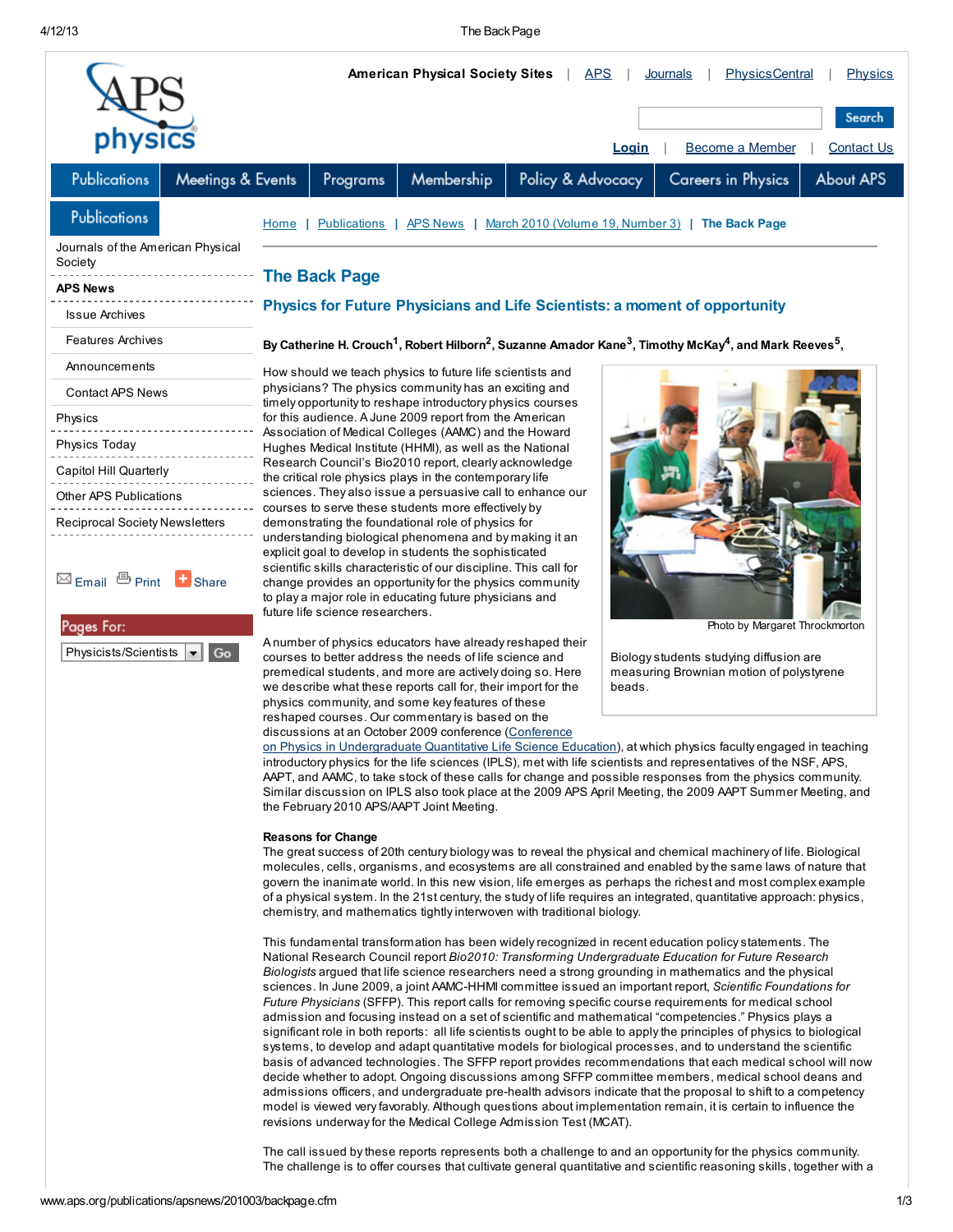#### 4/12/13 The BackPage

firm grounding in basic physics principles and the ability to apply those principles to living systems, all without increasing the number of courses needed to prepare for medical school. The opportunity is to craft new courses that not only serve life science students well, but reveal and celebrate the rich contributions that physics has made to our understanding of life.

#### The Scientific Foundations for Future Physicians: Recommendations for Change

The SFFP report identifies scientific and mathematical competencies that future physicians should acquire as undergraduates and in medical school. It encourages universities to develop innovative ways to help students meet the undergraduate competencies. How can an introductory physics course best accomplish this? Reading the proposed list is reassuring: traditional physics courses already cover most of the subject areas. (The complete report can be found at Creating [Scientifically](http://www.hhmi.org/grants/sffp.html) Literate Physicians; excerpts with the competencies relevant to physics can be found at Conference on Physics in [Undergraduate](http://www.gwu.edu/~ipls/HHMIAAMC.html) Quantitative Life Science Education.) However, the SFFP report especially calls for developing the ability to apply physics knowledge in the context of understanding living organisms.

The content competencies most closely associated with physics include much material found in a traditional introductory physics course, but with significant omissions and some novel additions. These can be addressed through modifying the balance of topics and choice of examples in the introductory course. For example, while Newton's Laws remain central (indeed, biomechanics requires this), an extended discussion of kinematics and projectile motion could be replaced by more study of fluids and simple continuum mechanics. A more complete study of energy, with attention given to biologically appropriate topics such as diffusion and open systems, could replace the current focus on heat engines and equilibrium thermal situations.

In addition to content-based competencies, the SFFP report echoes the Bio2010 call for enhanced training in a broad range of scientific and quantitative skills–what many of us might be tempted to call "thinking like a physicist." Students should acquire both a rigorous grasp of physics concepts and the ability to understand and use quantitative models of physical systems based on those concepts. Specific skills mentioned in the SFFP report include: interpretation of a variety of representations of scientific information, including statistical and graphical analysis of data; dimensional analysis; the design and execution of experiments to test hypotheses, and the ability to critically read the scientific literature. Indeed, one of the overarching principles of the SFFP report is that "effective clinical problem-solving and the ability to evaluate competing claims" are essential skills for a physician.

#### Creating new IPLS courses

The primary purpose of an IPLS course is to teach fundamental physical principles, while examining how they shape and enable the organization and activity of living systems. As mentioned previously, the core topics covered by an IPLS course will look familiar to any physicist: mechanics, statistical and thermal physics, fluids, electricity and magnetism, waves and imaging, and some aspects of modern physics. Such a course need not venture far into the full interdisciplinary of modern biophysics. However, most current introductory physics courses use examples inspired largely by engineering. Why not instead choose biologically relevant topics and examples for the IPLS audience? The IPLS courses discussed at the October workshop and recent APS and AAPT meetings make only a modest number of changes to the core topics, with more extensive changes to the examples used to illustrate the core topics. Sample syllabi and lists of biologically relevant examples are available at the website for the October workshop.

We argue that it is not difficult for physics faculty members who have taught introductory physics to teach an IPLS course that addresses the SFFP competencies. They will have to invest time retooling their usual course examples to this life science-oriented approach, but they should find themselves on familiar ground with the subject matter being taught. Ideally, an experienced faculty member taking on an IPLS course will find her own appreciation of physics refreshed by a new approach. This has certainly been our experience. Those of us who have taught courses including biologically-inspired content find our students enthusiastic about that material and eager for more.

Well-designed introductory physics courses can also help students master broad scientific and quantitative skills, and the physics community is recognized as being at the forefront of undergraduate science education in teaching these skills effectively. Challenging, multi-step problems can develop general problem-solving skills as well as the ability to critically use mathematical models. Laboratories can offer practice analyzing and interpreting quantitative data, as well as learning the connections between physical principles and biological problems by direct experimentation. As described in How People Learn (National Academy Press, 1999), the transfer of skills and knowledge to different contexts is among the greatest challenges for students. Teaching strategies that help students develop and test physical models of biological phenomena will be particularly important in this regard, and an introductory physics for the life sciences course offers a rich context in which to explore these strategies.

#### Next Steps

Efforts to revise IPLS courses across the country will require resources and infrastructural support, including new curricular materials (textbooks, in-class activities, model homework and exam problems, laboratory experiments, etc.) and equipment for new life science-related demonstrations and laboratories. Many in the physics community are already working on new IPLS courses. How can we best share the wealth of good ideas already in existence or under development to speed the suggested changes in IPLS courses?

To start this process, we have set up a wiki on the October 2009 conference website, where we will gather available IPLS material. In particular, we are calling on the physics community to (1) post material on the wiki linked to the conference website, (2) use the material posted there and return feedback, and (3) post notices and summaries of meetings on IPLS courses. Experience shows that the process from creative exploration to the ultimate production of polished products for any significant curricular change, including the proposed changes for IPLS courses, will be long and complex and that flexible and effective ways to share ideas are essential.